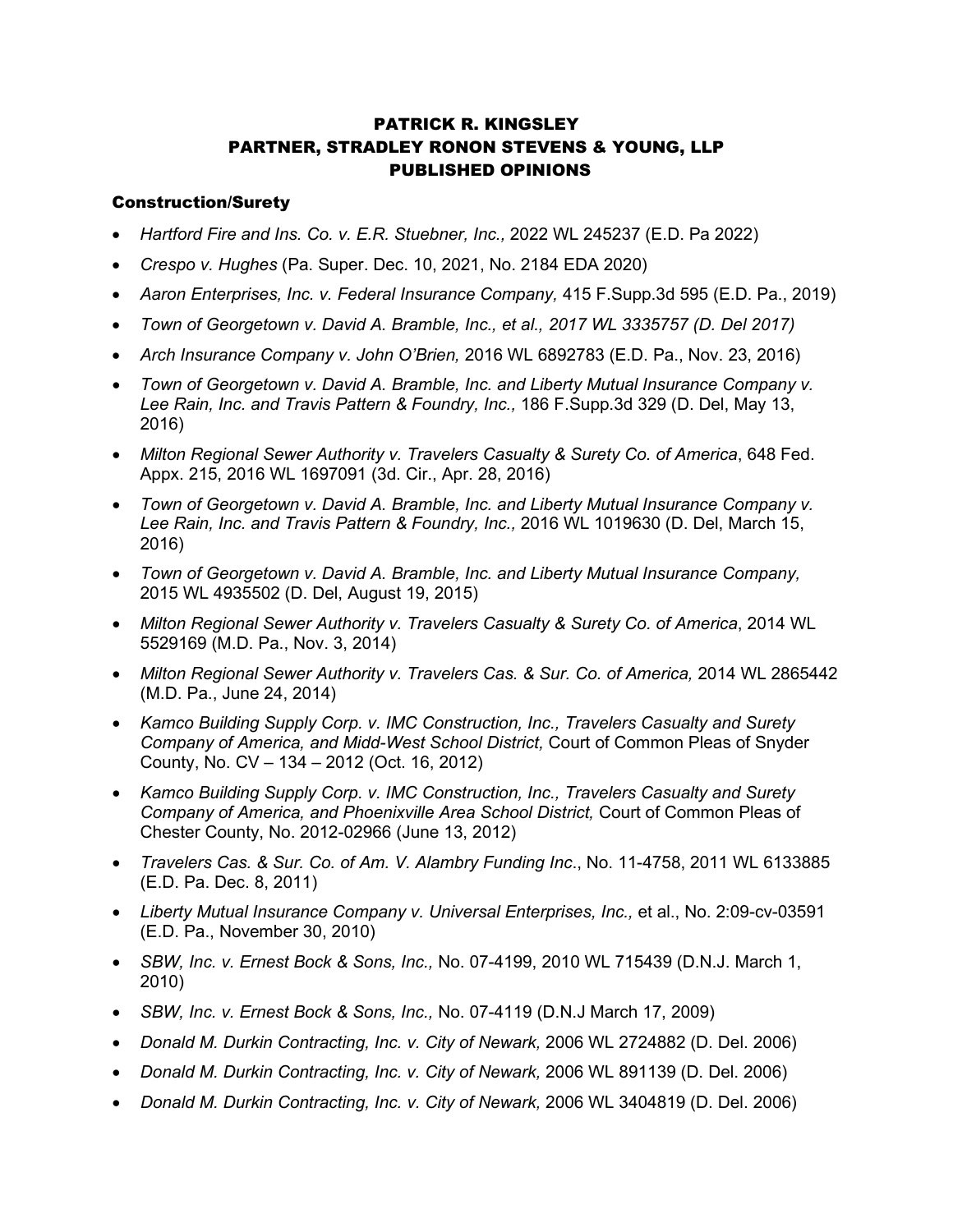- *Guy M. Cooper, Inc. v. East Penn School District,* et al., Court of Common Pleas of Lehigh County, No. 2002-C-2114 (November 9, 2005)
- *Guy M. Cooper, Inc. v. East Penn School District,* 903 A.2d 608 (Pa. Cmwlth, 2006)
- *Guy M. Cooper, Inc. v. East Penn School District,* 894 A.2d 179 (Pa. Cmwlth, 2006)
- *U.S. Fidelity and Guarantee Co. v. Bilt-Rite Contractors, Inc.,* 2005 WL 1168374, (E.D. Pa., 2005)
- *E.P. Donnelly, Inc. v. Bilt-Rite Contractors, Inc.,* et al., Court of Common Pleas of Chester County, No. 04-01904 (September 20, 2004)

### Securities/Banking

- *Calderone, et.al. v. EverHome Mortgage Co, et. al.,* 2011 WL 1640622 (D.N.J. 2011)
- *Sylvia Roche v. Sparkle City Realty, Inc.,* 2009 WL 1674417 (E.D. Pa. 2009)
- *Sylvia Roche v. Sparkle City Realty, Inc.,* No. 08-2518, U.S. District Court for the Eastern District of Pennsylvania (July 17, 2009)
- *Mortgage Electronic Systems, Inc. v. Earnest Taylor,* No. 2004-SU-291-Y06, Court Of Common Pleas of York County (September 7, 2007)
- *Jana v. Wachovia, N.A.,* 2006 WL 3731190, 61 UCC Rep.Serv2d 582, (Pa Com. Pl. 2006)
- *Flood v. Makowski,* 2005 WL 1501442, (M.D. Pa., 2005)
- *Fahnestock & Co. Inc. v. Tucker Anthony Sutro & Co.,* 2001 WL 260101 (NASD)
- *George W. Heunisch, Sophia E. Heunisch v. Brian J. Kapp,* The Kapp/Scanlon Group and Merrill Lynch, Pierce, Fenner & Smith Inc., 2004 WL 1207498 (NASD)
- *Darryl R. Settles v. Citigroup Global Markets, Inc.* f/k/a Salomon Smith Barney, Inc., Wachovia Securities, LLC, Prudential Equity Group, LLC and David Gallina, 2005 WL 3029018 (NASD)
- *Liebman v. Prudential Financial, Inc.,* 2004 WL 1068808, (E.D. Pa., 2004)
- *Liebman v. Prudential Financial, Inc.,* 2003 WL 22741415, (E.D. Pa., 2003)
- *Citizens Financial Group, Inc. v. Citizens Nat. Bank of Evans City,* 30 Fed. Appx. 24, 2002 WL 261682, (3rd Cir. 2002)
- *Daniel Boone Area School District v. Lehman Bros., Inc.,* 187 F. Supp. 2d 400, 162 Ed. Law Rep. 751, Blue Sky L. Rep. P. 74,260 (W.D. Pa., 2002)
- *Daniel Boone Area School District v. Lehman Bros., Inc.,* 187 F. Supp. 2d 414, (W.D. Pa., 2002)
- *Heller v. Deutsche Bank AG,* 2005 WL 525401, 95 A.F.T.R. 2d 2005-1372, RICO Bus. Disp. Guide 10,838 (E.D. Pa., 2005)

## Products Liability/Personal Injury

- *Lincoln Elec. Co. v. Technitrol, Inc.,* 2010 WL 816467 (N.D. Ohio, 2010)
- *Grafstrom v. Sysco Corp., et al.,* Superior Court of Pennsylvania, No. 1765 EPA 2006 (April 18, 2007)